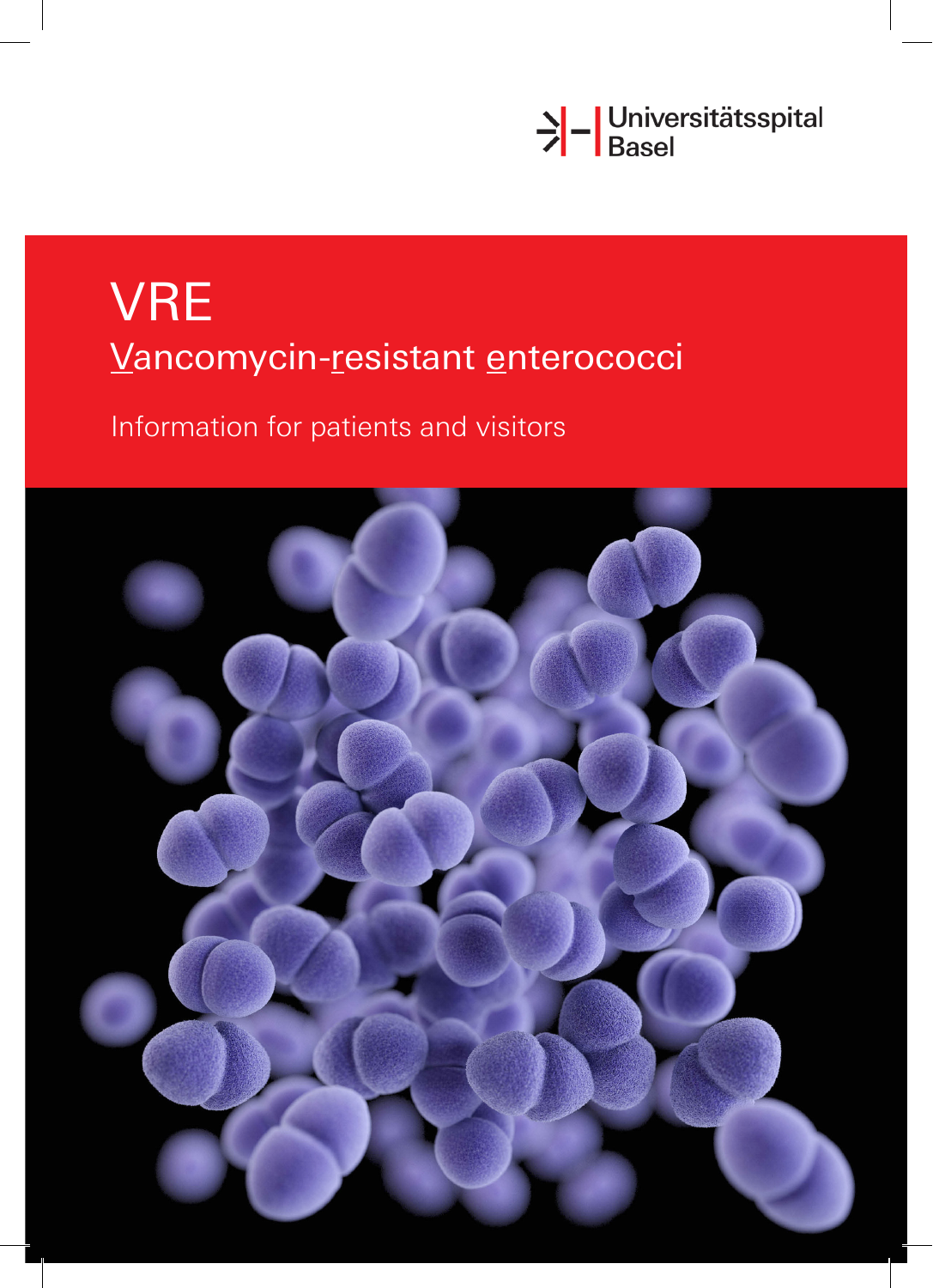# Measures against vancomycin-resistant enterococci

Switzerland is currently experiencing a spate of cases of vancomycinresistant enterococci (VRE). Enterococci are bacteria that can be found in normal human gut flora. But when enterococci show additional resistance to the antibiotic vancomycin, the term VRE is used. Resistance means that antibiotics normally used for treatment purposes no longer work and potential infections, particularly among seriously ill people, become harder to treat. It is therefore essential to combat the transmission of VRE within hospitals, even though the bacteria do not trigger any disease in the vast majority of VRE-positive patients.

#### Transmission routes

People colonized with VRE may transmit these to others. This transmission occurs whether or not the person concerned feels ill or experiences any other symptoms. The transmission of VRE between individuals mainly occurs via the hands, as well as through contact with contaminated materials or surfaces. Therefore, the most important measures in preventing transmission are hygienic disinfection of hands, and cleaning and disinfection of patients' rooms.

To prevent transmission to other people, patients who have tested positive for VRE or are still under investigation are treated under special isolation conditions in hospital (individual rooms, special protective clothing such as a gown and gloves). In most cases, a positive test for VRE does not represent any danger to the patients concerned themselves, although transmission to other people must be prevented.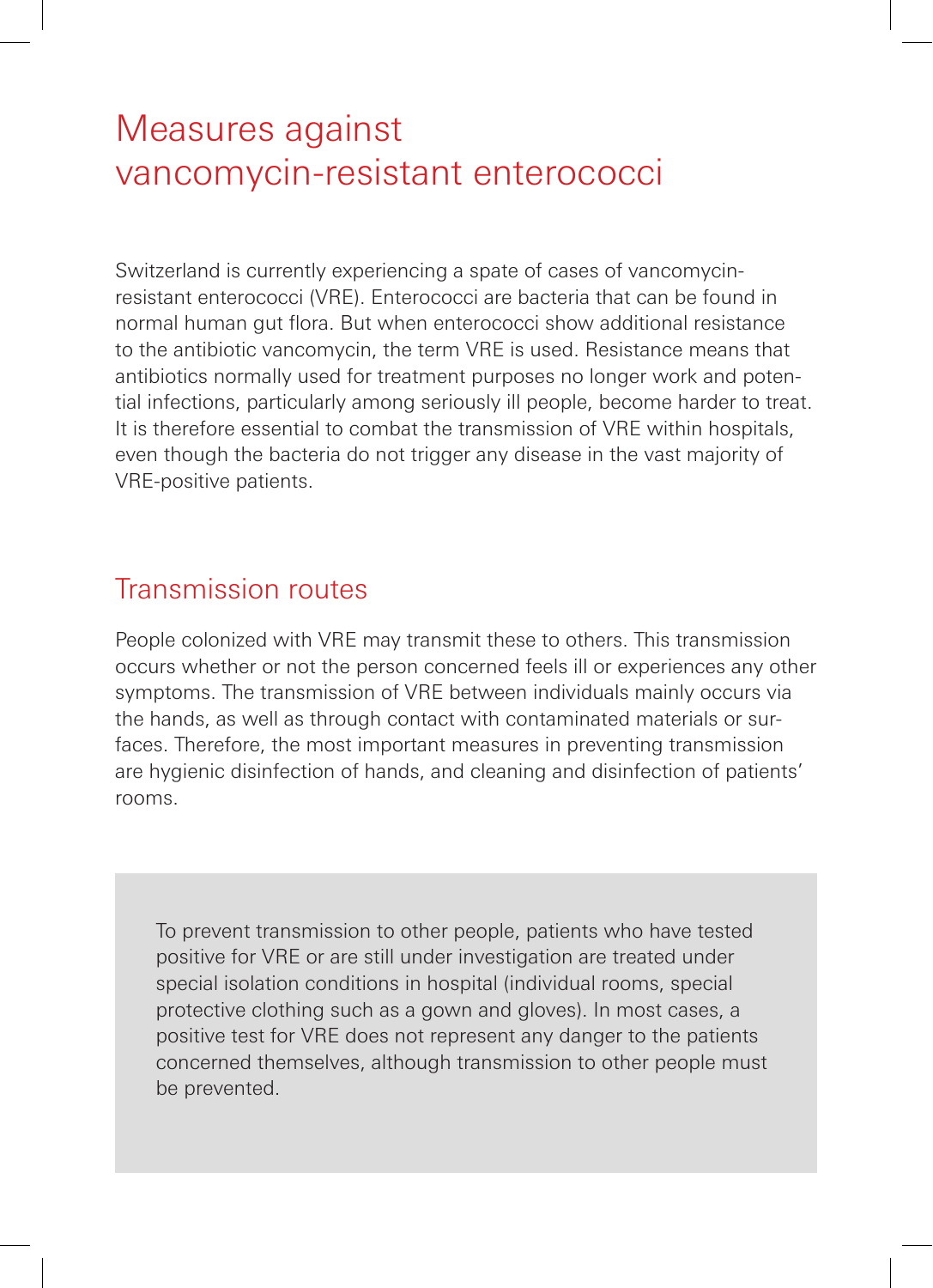#### Measures at University Hospital Basel

As VRE demonstrate great capacity to survive in the environment and the bacteria can spread quickly, particularly in densely populated spaces like hospitals, University Hospital Basel (UHB) adopts several measures at the same time. These include strict compliance with isolation measures, changes to rules for visitors, additional staff training on proper disinfection of hands for all concerned, intensive cleaning and disinfection measures, and tests for all people potentially affected by VRE (rectal swabs).

All patients testing positive for VRE at UHB are isolated from possible contact in order to prevent further transmission. This means that patients are isolated in individual rooms where possible and staff and visitors only enter the room if wearing special protective clothing such as a gown and gloves. If large numbers of patients are affected, it may also be necessary to isolate private patients in multiple-occupant rooms.

The following points are very important as regards isolation measures:

- Picture-based instructions on how to enter and leave the room are displayed on the doors of isolation rooms.
- Everyone must put on a gown and gloves when they enter the room.
- It is vitally important to disinfect hands thoroughly before entering and leaving the room.
- Hand disinfectant is available near the door in each patient's room.

The most important measure to prevent transmission is hygienic disinfection of hands.